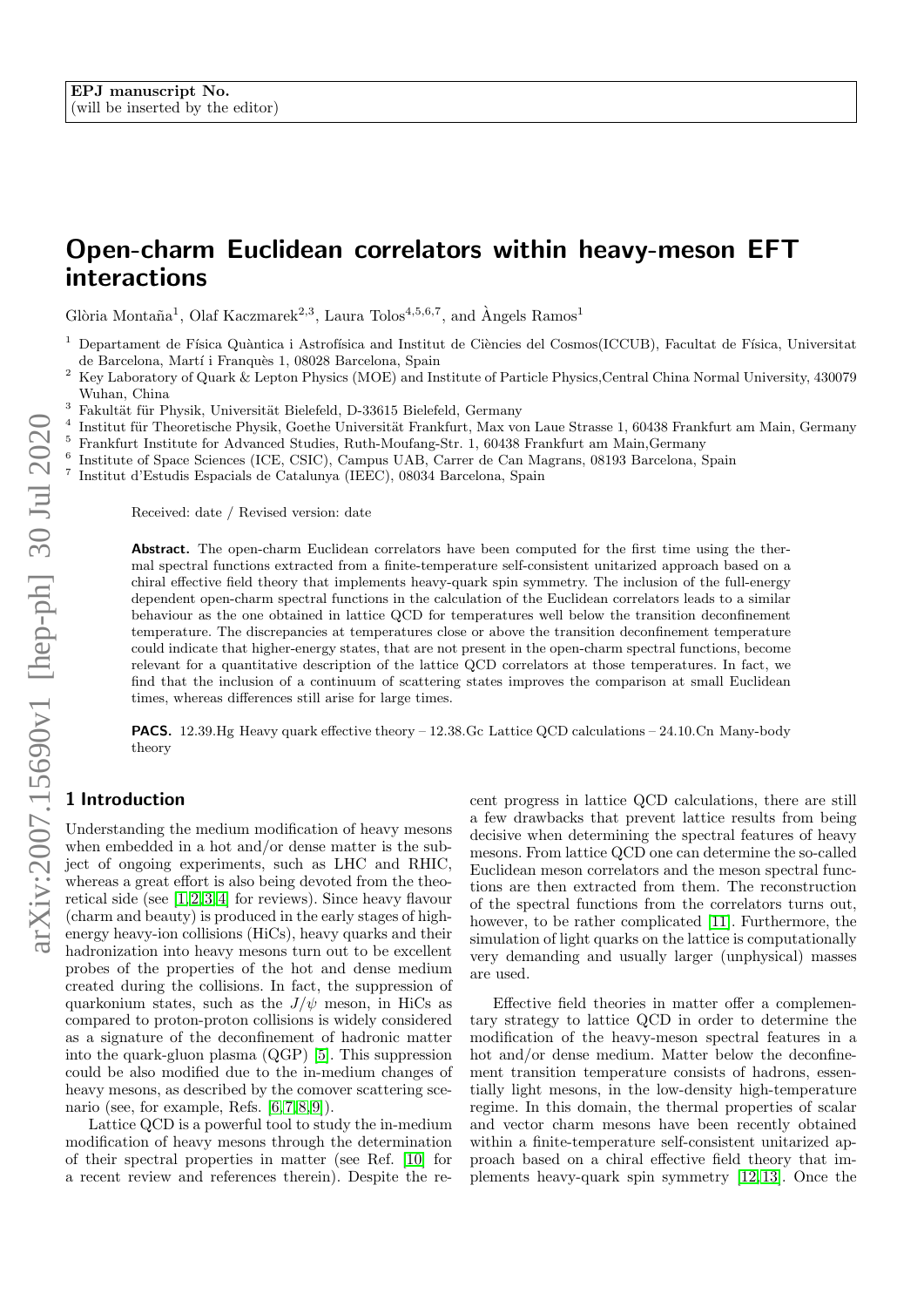spectral features are known, it is then possible to determine the corresponding Euclidean meson correlators and compare to lattice QCD results. In this way, the ill-posed extraction of the spectral function is avoided while testing directly the results from finite-temperature effective field theories against lattice QCD simulations.

In the present paper we determine the Euclidean meson correlators for open charm mesons and compare to the lattice QCD simulations of Ref. [\[14\]](#page-7-13). To the best of our knowledge, this work is the only computation of Euclidean correlators of open-charm mesons. We adapt our calculations of open-charm spectral functions in a pionic bath [\[12,](#page-7-11) [13\]](#page-7-12) to the use of the unphysical masses determined in Ref. [\[14\]](#page-7-13). The paper is organized as follows. In Section [2](#page-1-0) we introduce the concept of the meson spectral function at finite temperature, while presenting in Sec. [3](#page-1-1) the calculation of the Euclidean correlators and spectral functions in lattice QCD. In Sec. [4](#page-3-0) we summarize our calculation for the open-charm spectral function within the effective field theory employing the meson unphysical masses reported in Ref. [\[14\]](#page-7-13), whereas in Sec. [5](#page-4-0) we present our results for the Euclidean correlators and compare them with those from lattice QCD. Finally, in Sec. [6](#page-5-0) we give our conclusions and future outlook.

## <span id="page-1-0"></span>2 Spectral functions of mesons at finite temperature

The meson spectral function at finite temperature contains information not only on the mass and width of the ground state but also the masses and widths of the possible excited bound states as well as the continuum of scattering states. A schematic picture is shown in Fig. [1.](#page-1-2) At  $T = 0$  the spectral function results from the contribution of different delta functions corresponding to the ground state of mass m and the bound excited states, and a continuum distribution starting at 2m for 2-particle states. At finite temperature, one expects the masses to be modified as well as a broadening of 1-particle states to take place.



<span id="page-1-2"></span>Fig. 1. Schematic picture of the meson spectral function at  $T = 0$  (blue solid line) and at finite temperature (red dashed line).

There exist a few theoretical approaches that can be used to determine the features of the meson spectral function, but none of them is yet conclusive in the full range of energies and temperatures available in the experiments. Perturbative QCD can be only applied at very large energies and/or temperatures [\[15,](#page-7-14) [16,](#page-7-15) [17\]](#page-7-16). Using lattice QCD, the meson correlator can be calculated from first principles for any energy and temperature (a priori), but the spectral function needs to be reconstructed from the lattice data, which is a non-trivial task [\[11,](#page-7-10) [10\]](#page-7-9). The AdS/CFT duality has also been used to describe some features of the spectral function, but a clear correspondence with QCD allowing quantitative studies is still missing [\[18,](#page-7-17) [19\]](#page-7-18). Hadronic models based on effective theories at finite temperature are an additional tool to learn about the spectral function below the deconfining temperature  $[1, 2, 3, 4]$  $[1, 2, 3, 4]$  $[1, 2, 3, 4]$  $[1, 2, 3, 4]$ . Therefore, only the interplay between these techniques may shed light on this issue.

## <span id="page-1-1"></span>3 Euclidean correlators and spectral functions in lattice QCD

In lattice QCD the Euclidean space-time is discretized on a 4D grid or lattice of size  $N_{\sigma}^3 \times N_{\tau}$ , with lattice spacing a. In the limit of vanishing  $\alpha$ , the continuum theory is recovered. The discretization of space-time introduces a UV cutoff scale, which regularizes the theory in a natural way by restricting the highest momentum to  $\Lambda < \frac{\pi}{a}$ , and allows one to evaluate the path integrals with Monte Carlo methods using importance sampling.

The fundamental degrees of freedom of lattice QCD are quark fields  $\bar{\psi}_x$ ,  $\psi_x$ , that live on the sites of the lattice (labeled with  $x \equiv (t, x)$ ), and the gluons that reside on the links and are represented by the gauge links  $U_{x,\mu}$ .

The primary tools in lattice QCD calculations are Euclidean correlators of some operators  $O$ , described by the path integral over all degrees of freedom:

$$
\langle \widehat{O}_1(\tau, \mathbf{x}) \widehat{O}_2(0, \mathbf{0}) \rangle = \frac{1}{\mathcal{Z}} \int \mathcal{D}[U] \mathcal{D}[\bar{\psi}, \psi] \times \widehat{O}_2[U, \bar{\psi}, \psi] \widehat{O}_1[U, \bar{\psi}, \psi] e^{-S_F[U, \bar{\psi}, \psi] - S_G[U]}, \tag{1}
$$

with  $Z$  being the partition function

$$
\mathcal{Z} = \int \mathcal{D}[U] \mathcal{D}[\bar{\psi}, \psi] e^{-S_F[U, \bar{\psi}, \psi] - S_G[U]}.
$$
 (2)

Each configuration of fields is weighted by the Boltzmann factor  $e^{-S}$ , where  $S_F[U, \bar{\psi}, \psi]$  is the fermion part and  $S_G[U]$ the gluon part of the discretized QCD action. Simulations with dynamical quarks turn out to be very resource demanding and one sometimes uses the quenched appproximation that neglects the fermion action.

For a meson with quantum numbers  $H$ , the meson (quark anti-quark pair) operator to consider is  $J_H(\tau, x) =$  $\overline{\psi}_f(\tau,\bm{x}), \Gamma_H \overline{\psi}_f(\tau,\bm{x}), \text{ where } \Gamma_H = 1, \gamma_5, \gamma_\mu, \gamma_5 \gamma_\mu \text{ corre-}$ spond to the scalar, pseudoscalar, vector and axial vector channels, respectively, and  $f$  refers to the flavour of the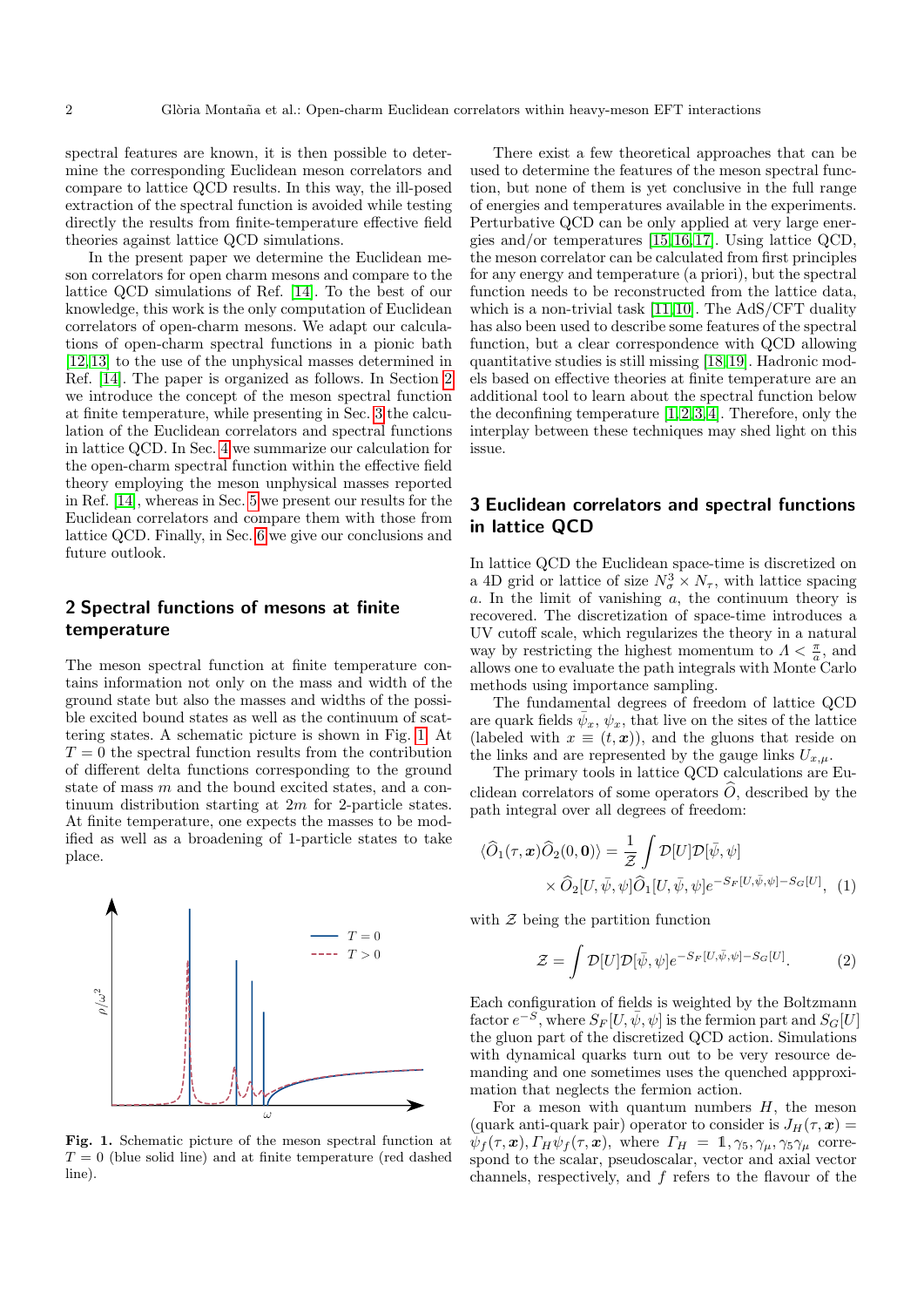valence quark. Carrying out the explicit integration over fermion fields, the propagation of a meson from time  $t = 0$ to  $\tau$  is given by the time correlator

$$
\langle J(\tau, \boldsymbol{x}) J(0, \boldsymbol{0}) \rangle = -\frac{1}{\mathcal{Z}} \int \mathcal{D}[U] e^{-S_G[U]} \det[M]
$$

$$
\times \text{Tr} \left[ \Gamma_H M^{-1}(0, \boldsymbol{0}; \tau, \boldsymbol{x}) \Gamma_H M^{-1}(\tau, \boldsymbol{x}; 0, \boldsymbol{0}) \right], \quad (3)
$$

with

$$
\mathcal{Z} = \int \mathcal{D}[U] e^{-S_G[U]} \det[M]. \tag{4}
$$

The inverse of the fermion matrix  $M^{-1}$  represents the fermion propagator. The effects of the sea quarks are contained in  $\det M$ . Clover fermions, for which  $M$  contains the Wilson and clover terms in addition to the naïve discretization of the Dirac operator, are often used.

In the case of meson correlators at finite temperature one has to consider that the temperature of the system on the lattice is related to the temporal extent through  $T = 1/(aN_{\tau})$ . The Euclidean temporal correlator in momentum space

$$
G_E(\tau, \mathbf{p}; T) \equiv \int d^3 \mathbf{x} e^{-i \mathbf{p} \cdot \mathbf{x}} \langle J(\tau, \mathbf{x}) J(0, \mathbf{0}) \rangle \tag{5}
$$

is related to the spectral function  $\rho(\omega, \mathbf{p}; T)$  through the convolution with a known kernel  $K(\tau, \omega; T)$ :

<span id="page-2-0"></span>
$$
G_E(\tau, \mathbf{p}; T) = \int_0^\infty d\omega K(\tau, \omega; T) \rho(\omega, \mathbf{p}; T), \qquad (6)
$$

with

$$
K(\tau, \omega; T) = \frac{\cosh[\omega(\tau - \frac{1}{2T})]}{\sinh(\frac{\omega}{2T})} =
$$
  
=  $e^{\omega \tau} f(\omega, T) + e^{-\omega \tau} [1 + f(\omega, T)],$  (7)

where  $f(\omega,T) = [e^{\omega/T} - 1]^{-1}$  is the Bose-Einstein statistical factor. In the following we omit the dependence on the momentum  $p$ , as we focus on spectral functions with  $p = 0$  for simplicity, and make the identifications  $G_E(\tau;T) \equiv G_E(\tau, \mathbf{p} = \mathbf{0};T)$  and  $\rho(\omega;T) \equiv \rho(\omega, \mathbf{p} = \mathbf{0};T)$ .

In lattice QCD simulations values of the Euclidean correlator are obtained for a set of points in Euclidean time,  $\tau = \tau_i$ , i.e.  $\{\tau_i, G_E(\tau_i; T)\}\$ for  $i = 1, N_\tau$  and  $\tau_i \in [0, 1/T]$ . In addition, the lattice data  $G_E(\tau_i;T)$  have a statistical error due to the fact that only a finite number of gauge configurations can be generated in a Monte Carlo simulation. The inversion of Eq. [\(6\)](#page-2-0) to extract a continuous spectral function  $\rho(\omega;T)$  from such limited number of data points with noise is an ill-posed problem. Two methods are usually employed to try to circumvent this problem, both taking specific assumptions on the shape of the spectral function: i) Bayesian methods like the maximum entropy method (MEM) or stochastic reconstruction methods [\[20\]](#page-7-19), which perform the kernel inversion by statistically inferring the most probable spectral function; and ii) fitting the lattice data with suitable  $Ans\ddot{a}tze$  for the spectral function, incorporating bound states, a continuum or perturbative input [\[21\]](#page-7-20). The fact that a priori assumptions about the spectral function are needed makes the determination of their shape and details at finite temperature very challenging, as we do not have much prior information on them.

There are other error sources that make the results obtained on the lattice differ from the desired physical ones. In addition to the mentioned statistical errors, there are effects tied to the finite lattice spacing  $a$ , volume effects due to the finite lattice volume, and the large quark masses used in the Monte Carlo calculations. These errors can be minimized by extrapolating to the continuum, taking infinite volume limits and physical mass limits, but they are usually tedious and not always performed in lattice data analysis.

By inspecting Eq. [\(6\)](#page-2-0), one can see that the temperature dependence of the correlators does not only depend on that of the spectral function but the integration kernel also carries an inherent dependence on the temperature. When directly comparing correlation functions at different temperatures, one may want to discern the differences due to the modification of the spectral function with temperature alone. In order to do so, it is useful to define the so-called reconstructed correlator at a reference temperature  $T_r$ ,

<span id="page-2-1"></span>
$$
G_E^r(\tau; T, T_r) = \int_0^\infty d\omega K(\tau, \omega; T) \rho(\omega; T_r). \tag{8}
$$

The integration kernel is the same as that of  $G_E(\tau;T)$ and therefore any difference when comparing  $G_E(\tau;T)$ and  $G_F^r(\tau; T, T_r)$  arises from differences in the spectral functions at T and  $T_r$ . The value of  $T_r$  is usually chosen to correspond to a temperature at which the shape of the spectral function is better known, so one can reliably trust the spectral function obtained from the lattice correlator. Thus, the lowest temperature available is usually chosen.

In finite temperature studies of heavy quarks on the lattice, sometimes anisotropic lattices are used, on which the spacing in the temporal direction is smaller than that in the spatial directions (with an anisotropy parameter  $\xi = a_s/a_\tau > 1$ ) in order to have a fine enough time discretization, although cut-off effects in spectral functions are determined by the spatial lattice spacing.

Now, regarding the lattice setup we will use in this paper, we consider the setup of Ref. [\[14\]](#page-7-13), where  $a_s$  = 0.123 fm and  $a_{\tau}^{-1} = 5.63$  GeV, with  $\xi = 3.5$ . The ensembles employed contain dynamical light and strange quarks, with unphysical masses for the two mass-degenerate light quarks and roughly physical values for the strange and charm quarks. The resulting masses of the light and charm mesons on the lattice are the following:  $m_{\pi} = 384$  MeV,  $m_K$  = 546 MeV,  $m_{\eta}$  = 589 MeV,  $m_D$  = 1880 MeV,  $m_{D_s} = 1943$  MeV. The pseudocritical temperature determined for this configuration is  $T_c = 185$  MeV and the correlators have been calculated for temperatures  $T =$ (44, 141, 156, 176, 201, 235, 281, 352) MeV. For further details, we refer the reader to Ref. [\[14\]](#page-7-13) and references therein.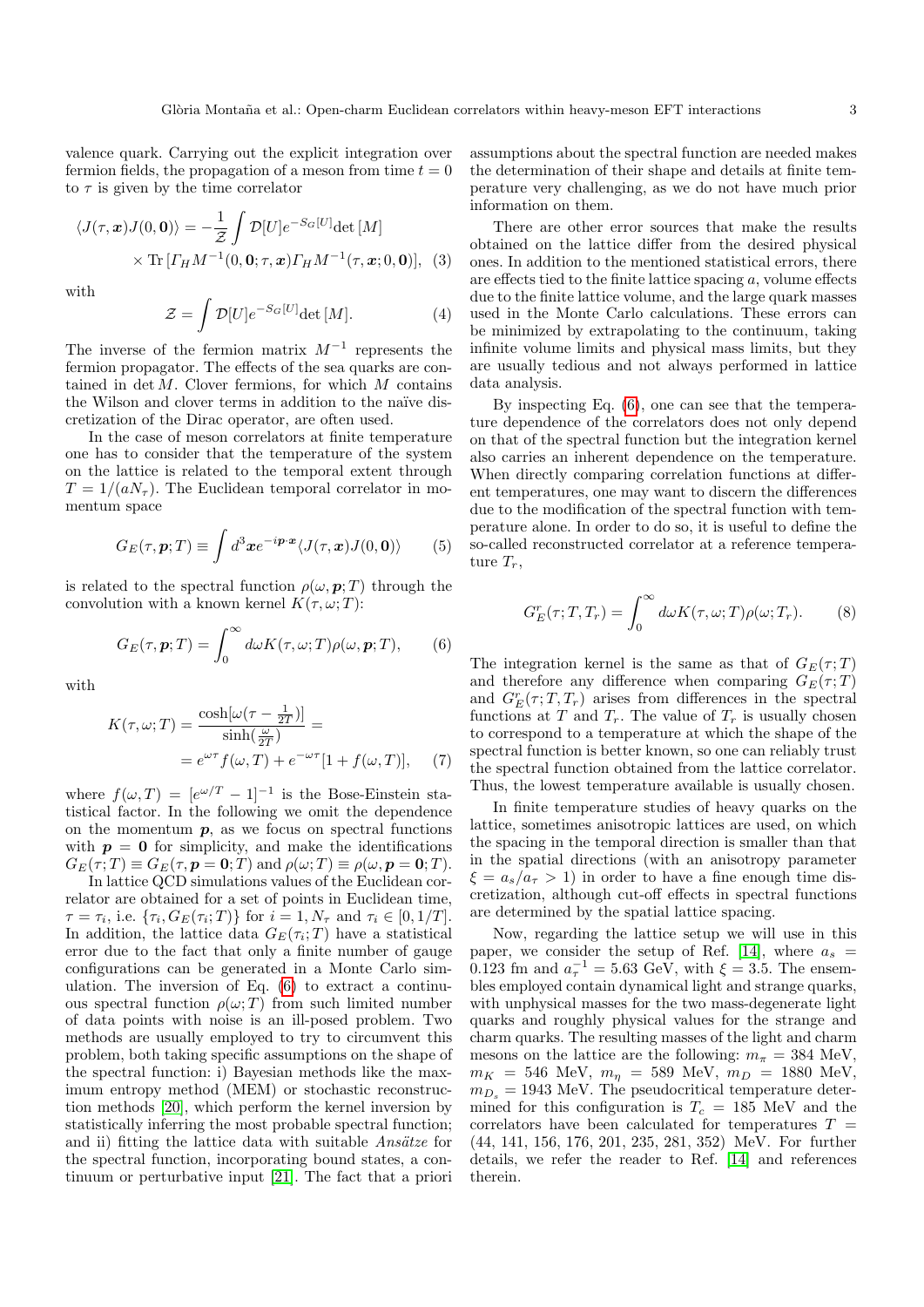#### <span id="page-3-0"></span>4 Spectral functions within an effective theory at finite temperature

In Refs. [\[12,](#page-7-11)[13\]](#page-7-12) we have obtained the spectral functions of the D and  $D_s$  mesons in a pionic bath at finite temperature. We use an effective Lagrangian describing the interactions of open heavy-flavour mesons  $(D \text{ and } D_s)$ with the light pseudoscalar mesons  $(\pi, K, \overline{K}$  and  $\eta$ ) that is based on chiral and heavy-quark spin-flavour symmetries. The scattering amplitudes are unitarized within the Bethe-Salpeter approach, i.e. solving the matrix equation

<span id="page-3-1"></span>
$$
T_{ij} = V_{ij} + V_{ik} G_{D\Phi,k} T_{kj}
$$
\n<sup>(9)</sup>

in a full-coupled-channels basis, where  $T,\,V$  and  $G_{\scriptscriptstyle D\Phi}$  are the unitarized amplitude, the interaction potential and the meson-meson two-body propagator, respectively. The subindices  $i, j, k$  denote the incoming and outcoming charm meson(D) - light meson( $\Phi$ ) channels. The effects of a medium at finite temperature are introduced in this model within the imaginary time formalism (ITF) by dressing the mesons in the loop function with the spectral functions as:

$$
G_{D\Phi}(E, \mathbf{p}; T) = \int \frac{d^3 q}{(2\pi)^3} \int d\omega \int d\omega' \tag{10}
$$

$$
\frac{S_D(\omega, \mathbf{q}; T)S_{\Phi}(\omega', \mathbf{p} - \mathbf{q}; T)}{E - \omega - \omega' + i\varepsilon} [1 + f(\omega, T) + f(\omega', T)],
$$

where the momentum integration is regularized with a cut-off. We note that here and in Refs. [\[12,](#page-7-11) [13\]](#page-7-12) we have neglected the thermal modification of the pions since the change with temperature is expected to be small [\[13\]](#page-7-12).

The spectral function of the charm meson is defined in terms of its propagator in a hot medium,  $\mathcal{D}_D$ , as

$$
S_D(\omega, \mathbf{q}; T) = -\frac{1}{\pi} \text{Im } \mathcal{D}_D(\omega, \mathbf{q}; T)
$$
(11)  
= 
$$
-\frac{1}{\pi} \text{Im} \left( \frac{1}{\omega^2 - \mathbf{q}^2 - M_D^2 - H_D(\omega, \mathbf{q}; T)} \right),
$$

where the self-energy,  $\Pi_D$ , is obtained from closing the pion line in the  $T_{D\pi\to D\pi}$  matrix element of the unitarized amplitude. In the ITF it is given by

$$
\Pi_D(\omega, \mathbf{q}; T) = \int \frac{d^3 q'}{(2\pi)^3} \int dE \frac{\omega}{\omega_\pi} \frac{f(E, T) - f(\omega_\pi, T)}{\omega^2 - (\omega_\pi - E)^2 + i\varepsilon} \times \left( -\frac{1}{\pi} \right) \text{Im} \, T_{D\pi \to D\pi}(E, \mathbf{p}; T), \tag{12}
$$

where  $q' = p - q$ . The set of Eqs. [\(9\)](#page-3-1) to [\(12\)](#page-3-2) needs to be solved iteratively until convergence is achieved to ensure the self-consistency of the results. In this hadronic effective model the masses of the mesons in vacuum are input parameters and, therefore, can be tuned to those used in lattice QCD for a straightforward comparison of both approaches.

The spectral functions of the  $D$  and  $D_s$  mesons obtained from their interaction with the unphysical heavy pions in a hot medium are shown in Fig. [2.](#page-3-3) In these figures we show the spectral functions for  $D$  (upper panel) and  $D_s$  (lower panel) as a function of the meson energy for the different temperatures used in Ref. [\[14\]](#page-7-13). As discussed in Refs. [\[12,](#page-7-11) [13\]](#page-7-12), we clearly see the increased broadening of both spectral functions with temperature due to the larger available phase space for decay at finite temperature. Moreover, the maximum of both spectral functions slightly moves to lower energies with temperature given the attractive character of the heavy meson - light meson interaction.



<span id="page-3-4"></span><span id="page-3-3"></span><span id="page-3-2"></span>Fig. 2. Spectral functions of the D-meson (upper panel) and  $D_s$ -meson (lower panel) obtained from their effective interaction with unphysically heavy pions at finite temperature.

A study of net charm fluctuations [\[22\]](#page-7-21) suggests that open charm hadrons start to dissolve already close to the chiral crossover. Although the deconfined degrees of freedom necessary to investigate the melting of charm hadrons are absent in the model, we still show the spectral functions coming from our hadronic model for temperatures above and close the lattice pseudocritical temperature  $T_c$ in order to explore the validity of our results for the correlators at those temperatures, as data below  $T_c$  is scarce.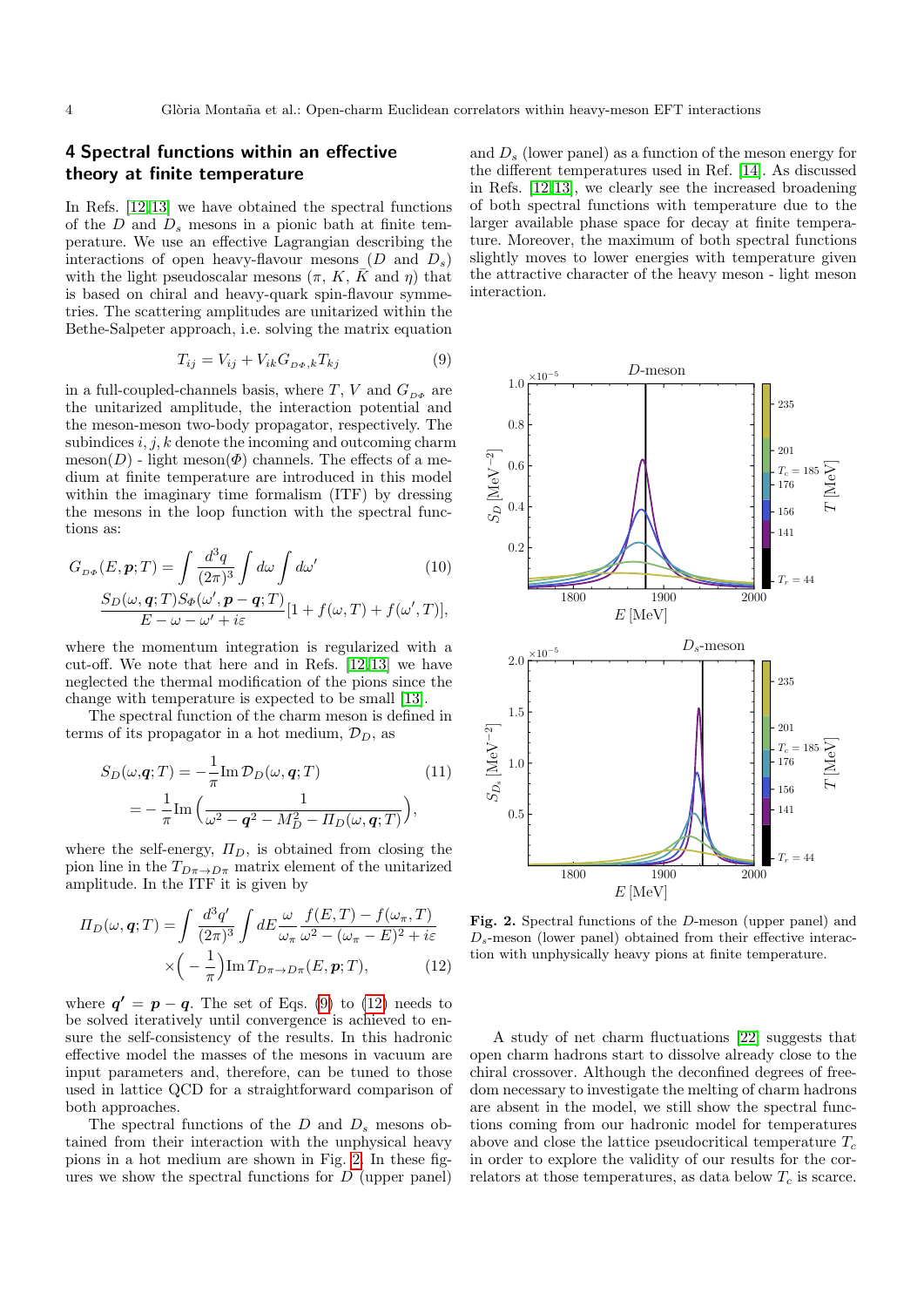## <span id="page-4-0"></span>5 Results of Euclidean correlators and comparison with lattice QCD

Once the  $D$  and  $D_s$  spectral functions at finite temperature are known, we can obtain the corresponding Euclidean correlators from Eqs. [\(6\)](#page-2-0) and [\(8\)](#page-2-1) so as to compare them to lattice QCD calculations. It is important to notice that the spectral function  $S_D(\omega; T)$  of Eq. [\(11\)](#page-3-4), displayed in Fig. [2,](#page-3-3) differs from  $\rho(\omega; T)$ , entering in Eq. [\(6\)](#page-2-0). This is due to the fact that the former contains the ground-state peak and an additional continuum, corresponding to  $D\pi\pi$ scattering states in the case of the D spectral function and  $D\pi K$  states in the case of the spectral function of the  $D_s$ , while the latter contains all possible quark-antiquark  $(c\bar{d})$ or  $c\overline{s}$ ) states.

Furthermore, the dimensions of  $S_D(\omega; T)$  are MeV<sup>-2</sup> while the dimensions of  $\rho(\omega;T)$  are MeV<sup>2</sup>. They are related through the fourth power of the charm meson mass [\[23,](#page-7-22) [24\]](#page-7-23):

$$
\rho_{\rm gs}(\omega;T) = M_D^4 S_D(\omega;T),\tag{13}
$$

with  $M_D$  the vacuum value in the PDG for the mass of the D (or  $D_s$ ) meson. Note also that in lattice QCD studies the reconstructed spectral function is usually identified with the dimensionless quantity  $\rho(\omega;T)/\omega^2$ .

With  $\rho_{\rm gs}(\omega;T)$  and  $\rho_{\rm gs}(\omega;T_r)$  we can readily calculate Euclidean correlators and the ratios with the reconstructed correlators,  $G_E(\tau;T)/G_E^r(\tau;T,T_r)$ , for a direct comparison with lattice data. The input spectral function at  $T = (141, 156, 176, 201, 235)$  MeV and  $T_r = 44$  MeV are shown with solid lines in the left panel of Fig. [3](#page-5-1) for the D meson and in the left panel of Fig. [5](#page-6-0) for the  $D_s$  meson, while the Euclidean correlators are displayed in solid lines in the corresponding right panels together with the lattice data of Ref. [\[14\]](#page-7-13) (coloured filled circles). Also, in the left panels of Figs. [4](#page-5-2) and [6](#page-6-1) the ratios for the correlators are shown with solid lines together with the lattice results of Ref. [\[14\]](#page-7-13) (coloured filled circles with error bars).

The first clear observation is the deviation of the correlators (solid lines in the right panels of Figs. [3](#page-5-1) and [5\)](#page-6-0) and the ratio of correlators (left panels of Figs. [4](#page-5-2) and [6\)](#page-6-1) at small Euclidean times  $\tau$  with respect to the lattice data points for all the temperatures and for both the  $D$  and  $D_s$ mesons. However, we note that for the lowest temperature  $T = 141$  MeV, the ratio of correlators lies within the error bars of the lattice data. For increasing temperatures, the calculated ratios deviate largely from the lattice calculations. Above or close to the pseudocritical temperature,  $T_c = 185$  MeV, we do not expect a good matching as the deconfined degrees of freedom are not included in the hadronic model described above, but one would expect a better comparison at lower temperatures.

The discrepancy observed at small  $\tau$  for temperatures below  $T_c$  might be due to the fact that the spectral functions do not contain the higher-energy states present in the lattice correlators in addition to the ground-state, i.e. possible excited states and the continuum spectrum. As a first approximation, in the following we only add a continuum contribution to the spectral functions. In this way, we aim at understanding the differences with the fewest possible parameters, while trying to improve the comparison of the hadronic and lattice approaches.

With this goal we define the lattice spectral function as

$$
\rho(\omega;T) = \rho_{\rm gs}(\omega;T) + a \,\rho_{\rm cont}(\omega;T),\tag{14}
$$

where we add, to the ground-state spectral function obtained from the effective field theory, the contribution of a continuum of scattering states weighted with a factor a.

The continuum contribution to the spectral function is sometimes mimicked with a step function. A parametrization of the free meson spectral function in the non-interacting limit is also often used and was first derived for charmonium states in Refs. [\[15,](#page-7-14) [25\]](#page-7-24). This spectral function describes quark-antiquark pairs with degenerate masses in the limit of infinitely high temperature. An equivalent expression can be derived in the case of non-degenerate quark masses  $m_1 > m_2$  [\[26\]](#page-7-25)

$$
\rho_M(\omega;T) = \frac{N_c}{32\pi} \sqrt{\left(\frac{m_1^2 - m_2^2}{\omega^2} + 1\right)^2 - \frac{4m_2^2}{\omega^2}} \omega^2 \qquad (15)
$$
  
 
$$
\times \left[ (a_M - b_M) + 2b_M \frac{m_1^2 + m_2^2}{\omega^2} - 4c_M \frac{m_1 m_2}{\omega^2} - (a_M + b_M) \left(\frac{m_1^2 - m_2^2}{\omega^2}\right)^2 \right]
$$
  
 
$$
\times \left[ n(-\omega_0, T) - n(\omega - \omega_0, T) \right] \theta \left( \omega - (m_1 + m_2) \right),
$$

where  $N_c = 3$  is the numbers of colours,  $\omega_0 = \frac{1}{2\omega} (\omega^2 +$  $m_1^2 - m_2^2$ ,  $n(\omega, T) = [e^{\omega/T} + 1]^{-1}$  is the Fermi-Dirac distribution and the coefficients  $(a_M, b_M, c_M)$  are  $(1, -1, 1)$  for the scalar,  $(1, -1, -1)$  for the pseudoscalar,  $(2, -2, -4)$  for the vector, and  $(2, -2, 4)$  for the pseudovector channels. Therefore, for pseudoscalar mesons we have

$$
\rho_{\text{cont}}(\omega; T) = \frac{3}{32\pi} \sqrt{\left(\frac{m_1^2 - m_2^2}{\omega^2} + 1\right)^2 - \frac{4m_2^2}{\omega^2}} \omega^2 \qquad (16)
$$
  
 
$$
\times 2\left(1 - \frac{(m_1 - m_2)^2}{\omega^2}\right)
$$
  
 
$$
\times \left[n(-\omega_0, T) - n(\omega - \omega_0, T)\right] \theta(\omega - (m_1 + m_2)).
$$

In the case of the D meson we take  $m_1 = m_c = 1.5$ GeV and  $m_2 = m_l = 0$ , whereas for  $D_s$  we use  $m_1 =$  $m_c = 1.5$  GeV and  $m_2 = m_s = 100$  MeV. The left panels of Figs. [3](#page-5-1) and [5](#page-6-0) contain the spectral functions obtained for three different values of the continuum to ground-state contribution:  $a = 0$  (solid lines, no continuum),  $a = 1$ (dashed lines) and  $a = 10$  (dotted lines), for the D and  $D_s$ , respectively. The corresponding euclidean correlators are plotted in the right panels of Figs. [3](#page-5-1) and [5](#page-6-0) and the ratios with the reconstructed correlators are shown in Figs. [4](#page-5-2) and [6.](#page-6-1)

The inclusion of the continuum in the spectral functions improves the behaviour of the correlators and the ratio of correlators at small  $\tau$ , but does not allow to re-produce the shape of the lattice correlators<sup>[1](#page-4-1)</sup>. It also permits the ratios to go to one at  $\tau \to 0$  for all temperatures,

<span id="page-4-1"></span> $^{\rm 1}$  Note that the lattice correlators we used here are not continuum extrapolated and therefore suffer from cut-off effects at small  $\tau \lesssim 0.1$  fm.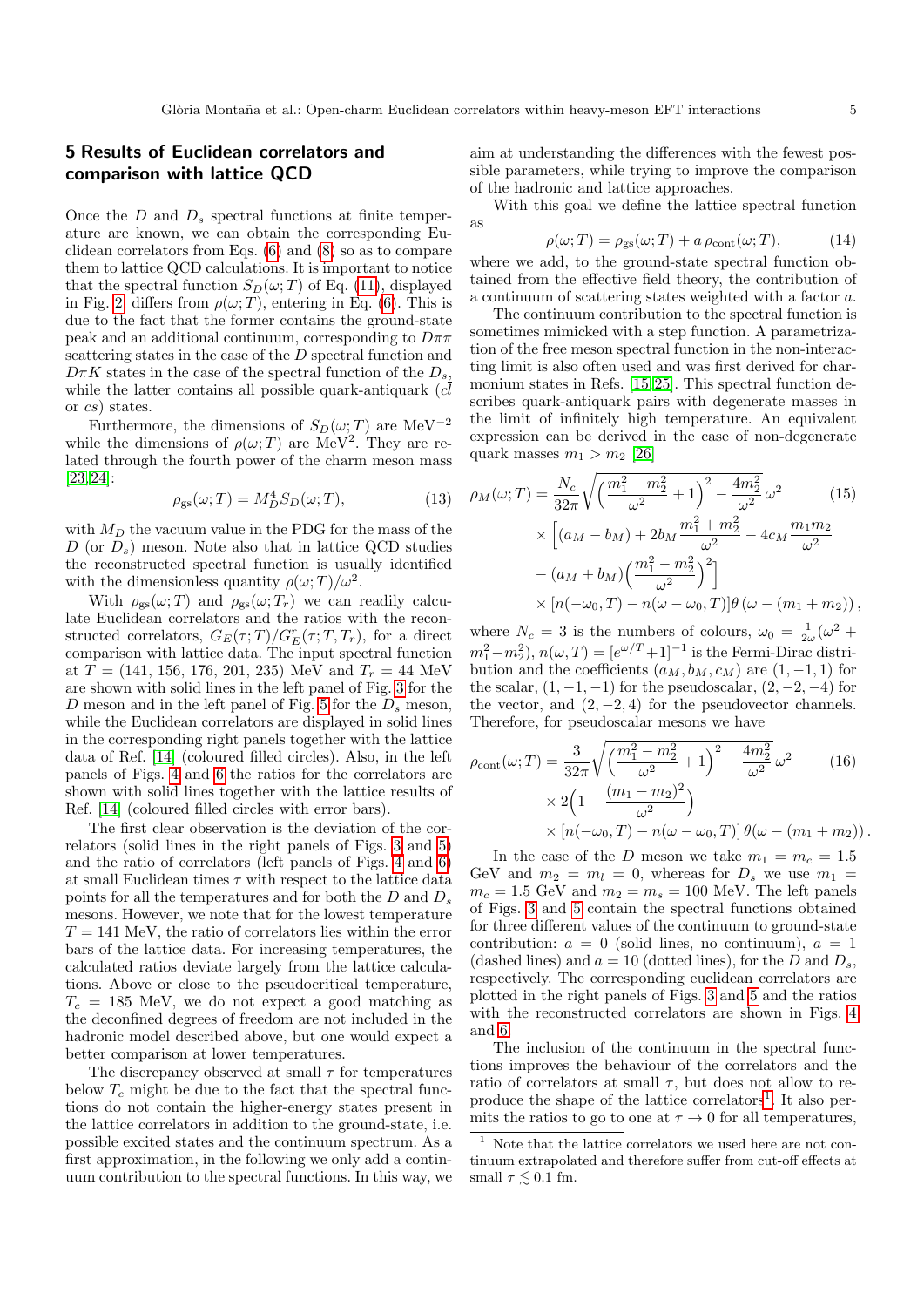

<span id="page-5-1"></span>Fig. 3. The D-meson spectral functions (left panel) and the Euclidean correlators (right panel) at different temperatures and values of the weight of the continuum spectral function (value of parameter  $a$ ).



<span id="page-5-2"></span>Fig. 4. Ratio of the Euclidean correlators for different temperatures of Fig. [3](#page-5-1) and the reconstructed correlators at  $T_r = 44 \text{ MeV}$ , considering spectral functions with the ground state only (left panel) and adding a continuum with a weight a (right panel).

as the region of very small Euclidean times is essentially governed by the spectral function at very high energies. However, the modification of the ratios at larger  $\tau$  due to the inclusion of the continuum is rather moderate and only the results for the lowest temperature of  $T = 141$ MeV are compatible with the lattice data within the error bars. We have checked that this region is rather sensitive to the shape of the spectral functions at energies around  $\omega = 3$  GeV, where the free spectral function might be not enough to describe the continuum and where excited states are likely to be present.

#### <span id="page-5-0"></span>6 Conclusions and Outlook

In this work we have computed for the first time Euclidean correlators for the charm  $D$  and  $D_s$  mesons from their corresponding thermal spectral functions obtained within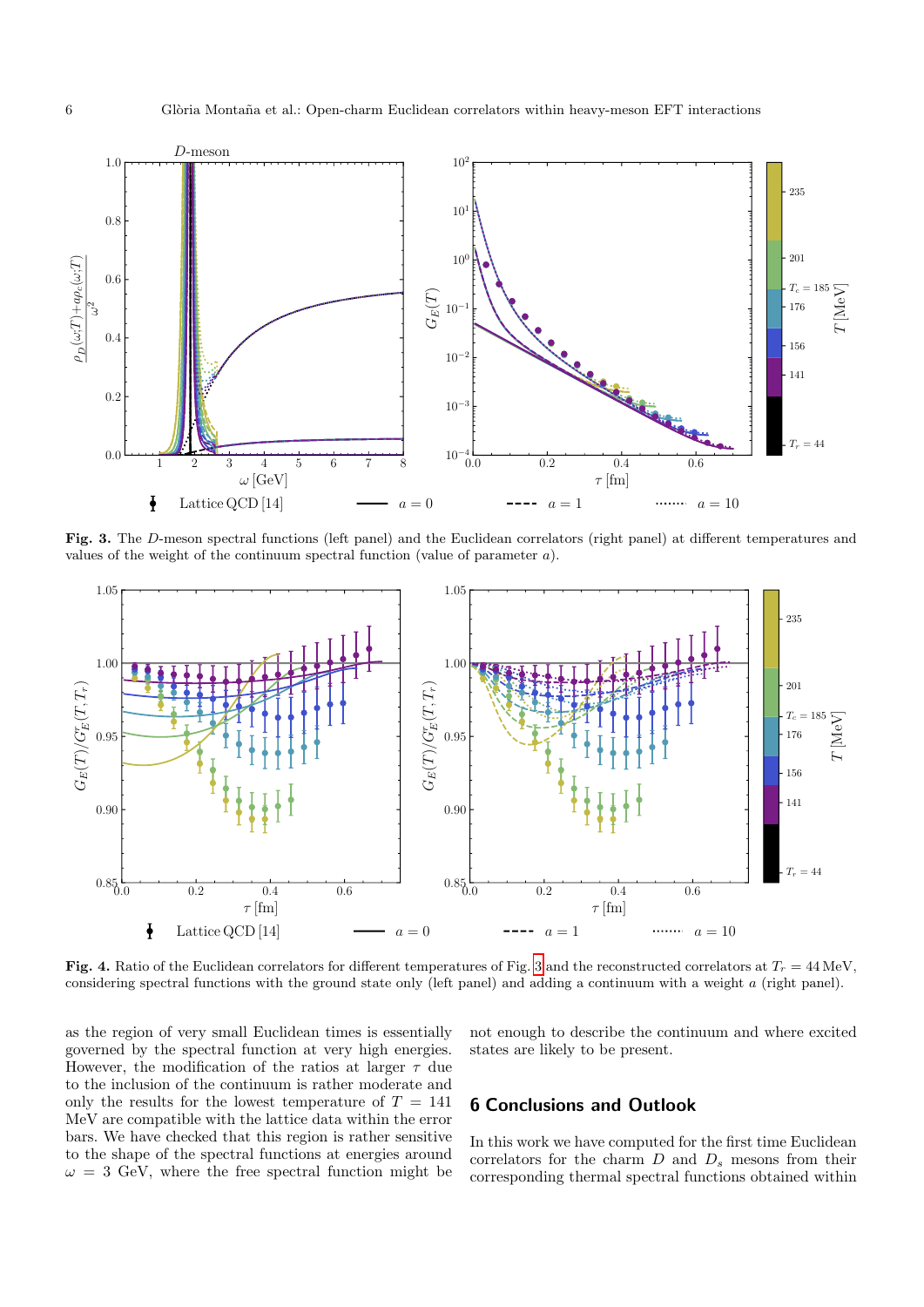

<span id="page-6-0"></span>Fig. 5. The Ds-meson spectral functions (left panel) and the Euclidean correlators (right panel) at different temperatures and values of the weight of the continuum spectral functions (value of parameter  $a$ ).



<span id="page-6-1"></span>Fig. 6. Ratio of the Euclidean correlators for different temperatures of Fig. [5](#page-6-0) and the reconstructed correlators at  $T_r = 44 \text{ MeV}$ , considering spectral functions with the ground state only (left panel) and adding a continuum with a weight a (right panel).

a finite-temperature self-consistent unitarized approach based on a chiral effective field theory that implements heavy-quark spin symmetry. The goal is to compare the calculated correlators with those obtained in lattice QCD simulations at unphysical masses.

We have started by analyzing the behaviour of the Euclidean correlators once the full energy-dependent spectral functions are considered and have found that for temperatures well below the deconfinement transition temperature the ratio of correlators lies within the error bars of the lattice data. However, as we increase the temperature, the ratios deviate significantly from the lattice predictions due to the fact that the spectral functions do not contain the higher-energy components of the bound excited states as well as the continuum of scattering states that are present in the lattice correlators in addition to the ground-state.

We have therefore studied the addition of a continuum contribution to the spectral functions, so as to determine